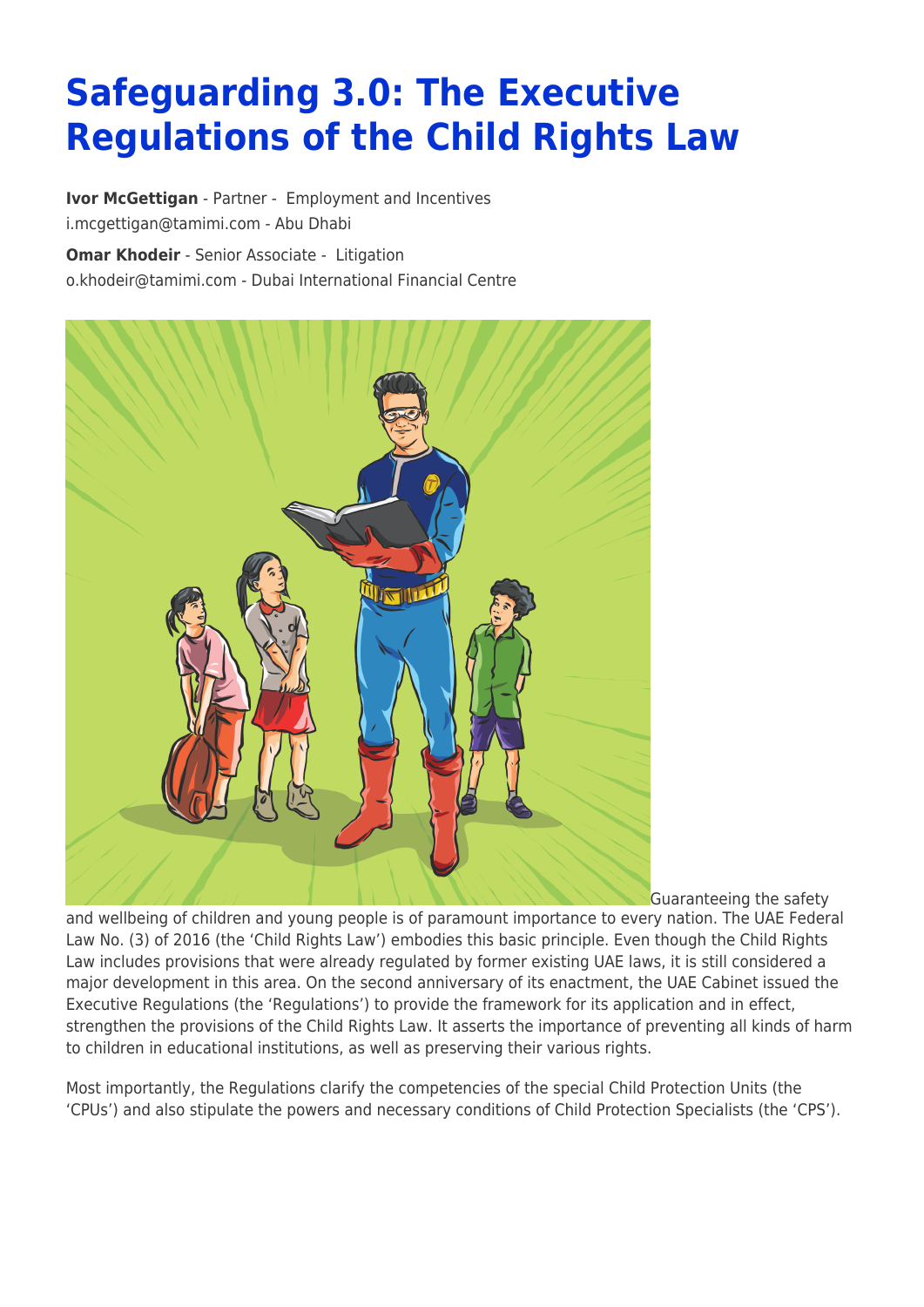## **Child Protection Units**

Pursuant to the Child Rights Law and the Regulations, the federal authorities concerned with child affairs, shall establish the special CPUs. These organisational units have exclusive authority to implement child protection mechanisms and measures.

Under Article 7, the Regulations empower the CPUs with a wide range of authority, including but not limited to:

- receiving, evaluating and documenting reports on any violations of a child's rights;
- taking preventative measures to protect the child from actual or possible abuse in co-ordination with the competent bodies;
- providing counselling and support to families and those children exposed to exploitation, violence or any other form of abuse;
- providing counselling and guidance to the custodians of the child on socialisation and identifying surrounding risks and the ways to avoid them;
- following up on the families and children during the course of their improvement plan, assessing their condition and progress as well as making the necessary recommendations in this regard; and
- assisting investigations into alleged crimes against children.

The Regulations provide further guidance with regards to violations committed in educational institutions. These institutions naturally fall under the remit of the Ministry of Education (the 'MOE'), therefore, their personnel are required to work closely with and report to the MOE's Child Protection Unit.

In the event of a child being abused in an educational institution, Article (6) provides a procedure whereby the CPU is empowered to:

- inform the police in cases that constitute a crime punishable by an applicable statute;
- hospitalise the child for treatment;
- refer the abused child to rehabilitation programmes at competent facilities if necessary; and
- set out an improvement plan to remove the causes and effects of the violation of the child's rights, in coordination with the child's custodian or guardian.

## **Child Protection Specialists**

The Child Rights Law states that any private or public entity that has a remit involving children shall appoint a CPS. This official role is equipped with sweeping power as they are assigned to preserve and protect a child's rights and welfare. Any individuals wishing to apply are required to meet certain criteria to qualify for the position.

The Regulations provide an expanded list of requirements that must be met before a person can hold this position. Article 9 states that a CPS shall:

- $\bullet$  be a citizen of the state:
- have full legal capacity;
- be of good conduct and have never been convicted of an offence involving moral turpitude or breach of trust, even if rehabilitated;
- be a holder of an university degree in social or psychological sciences or in the field of family and childhood, or have a diploma in the said competences with at least three years of experience in the field of child protection; and
- successfully pass the CPS training programmes approved by the Ministry of Community Development.

Furthermore, the CPS working for the Ministry of Interior is specifically required to be a holder of a